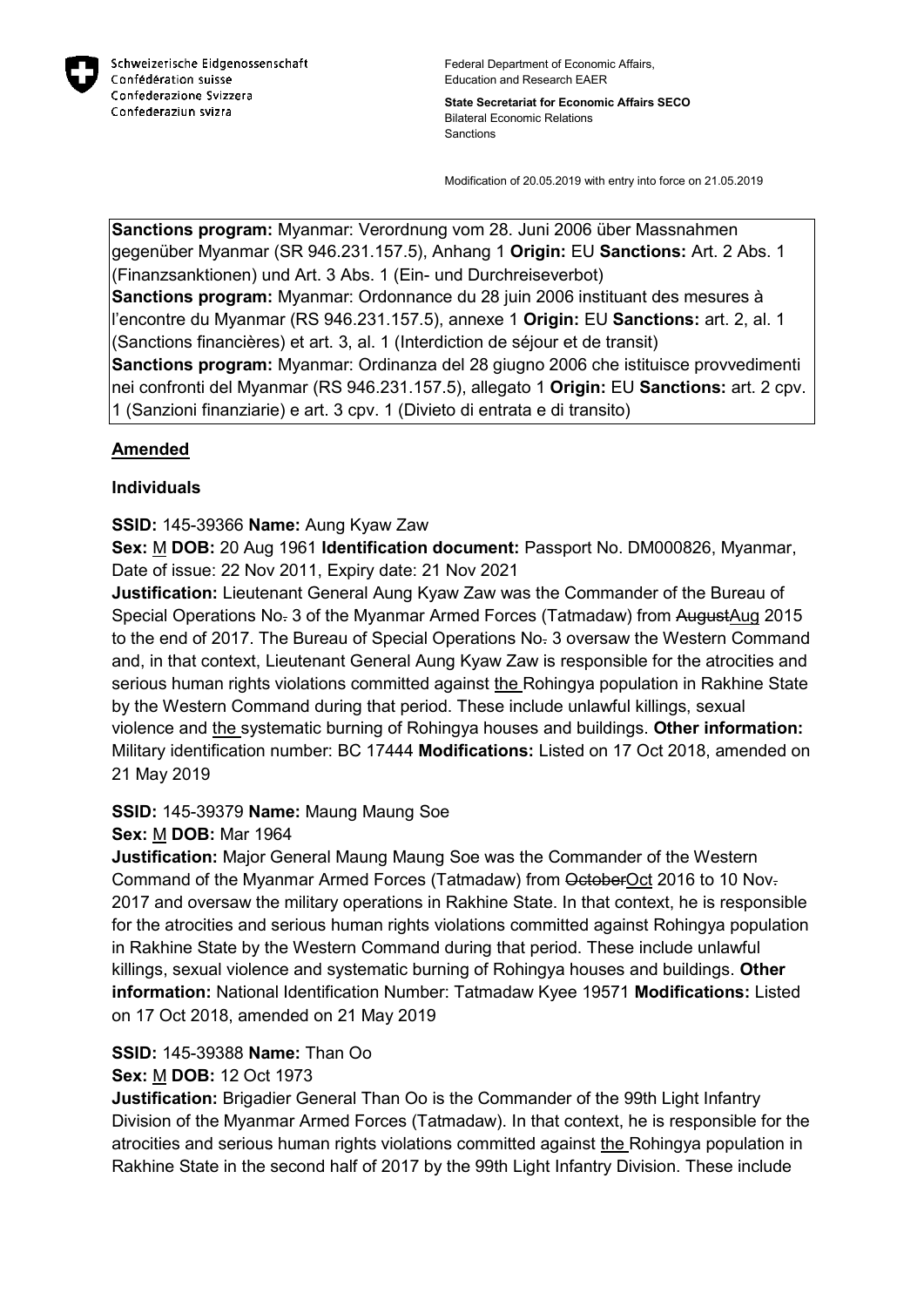unlawful killings, sexual violence and the systematic burning of Rohingya houses and buildings. **Other information:** Military identification number: BC 25723 **Modifications:**  Listed on 17 Oct 2018, amended on 21 May 2019

#### **SSID:** 145-39394 **Name:** Aung Aung **Sex:** M

**Justification:** Brigadier General Aung Aung is the Commander of the 33rd Light Infantry Division of the Myanmar Armed Forces (Tatmadaw). In that context, he is responsible for the atrocities and serious human rights violations committed against the Rohingya population in Rakhine State in the second half of 2017 by the 33rd Light Infantry Division. These include unlawful killings, sexual violence and the systematic burning of Rohingya houses and buildings. **Other information:** Military identification Number: BC 23750 **Modifications:**  Listed on 17 Oct 2018, amended on 21 May 2019

# **SSID:** 145-39399 **Name:** Khin Maung Soe

#### **Sex:** M **DOB:** 1972

**Justification:** Brigadier General Khin Maung Soe is the Commander of the Military Operation Command 15, also sometimes known as the 15th Light Infantry Division, of the Myanmar Armed Forces (Tatmadaw), under which Infantry Battalion No- 564 falls. In that context, he is responsible for the atrocities and serious human rights violations committed against the Rohingya population in Rakhine State in the second half of 2017 by the Military Operation Command 15, in particular by Infantry Battalion No. 564. These include unlawful killings, sexual violence and the systematic burning of Rohingya houses and buildings. **Modifications:** Listed on 17 Oct 2018, amended on 21 May 2019

#### **SSID:** 145-39403 **Name:** Thura San Lwin

#### **Sex:** M **DOB:** 195717 Mar 1959

**Justification:** Brigadier General Thura San Lwin was the Commander of the Border Guard Police from OctoberOct 2016 until early OctoberOct 2017. In that context, he is responsible for the atrocities and serious human rights violations committed against Rohingya population in Rakhine State by the Border Guard Police during that period. These include unlawful killings and systematic burning of Rohingya houses and buildings. **Modifications:** Listed on 17 Oct 2018, amended on 21 May 2019

#### **SSID:** 145-39408 **Name:** Thant Zin Oo **Sex:** M

**Justification:** Thant Zin Oo is the Commander of the 8th Security Police Battalion. In that context, he is responsible for the atrocities and serious human rights violations committed against Rohingya population in Rakhine State in the second half of 2017 by the 8th Security Police Battalion. The serious human rights violations include unlawful killings and systematic burning of Rohingya houses and buildings. Those violations were conducted in conjunction with and in direct support of the 33rd Light Infantry Division of the Myanmar Armed Forces (Tatmadaw) led by Brigadier General Aung Aung. Thant Zin Oo is therefore associated with listed person, Brigadier General Aung Aung. **Relation:** Associated with Aung Aung (SSID 145-39394) **Modifications:** Listed on 17 Oct 2018, amended on 21 May 2019

#### **SSID:** 145-39980 **Name:** Ba Kyaw

#### **Sex:** M

**Justification:** Ba Kyaw is a Staff Sergeant in the 564th Light Infantry Battalion (LIB) of the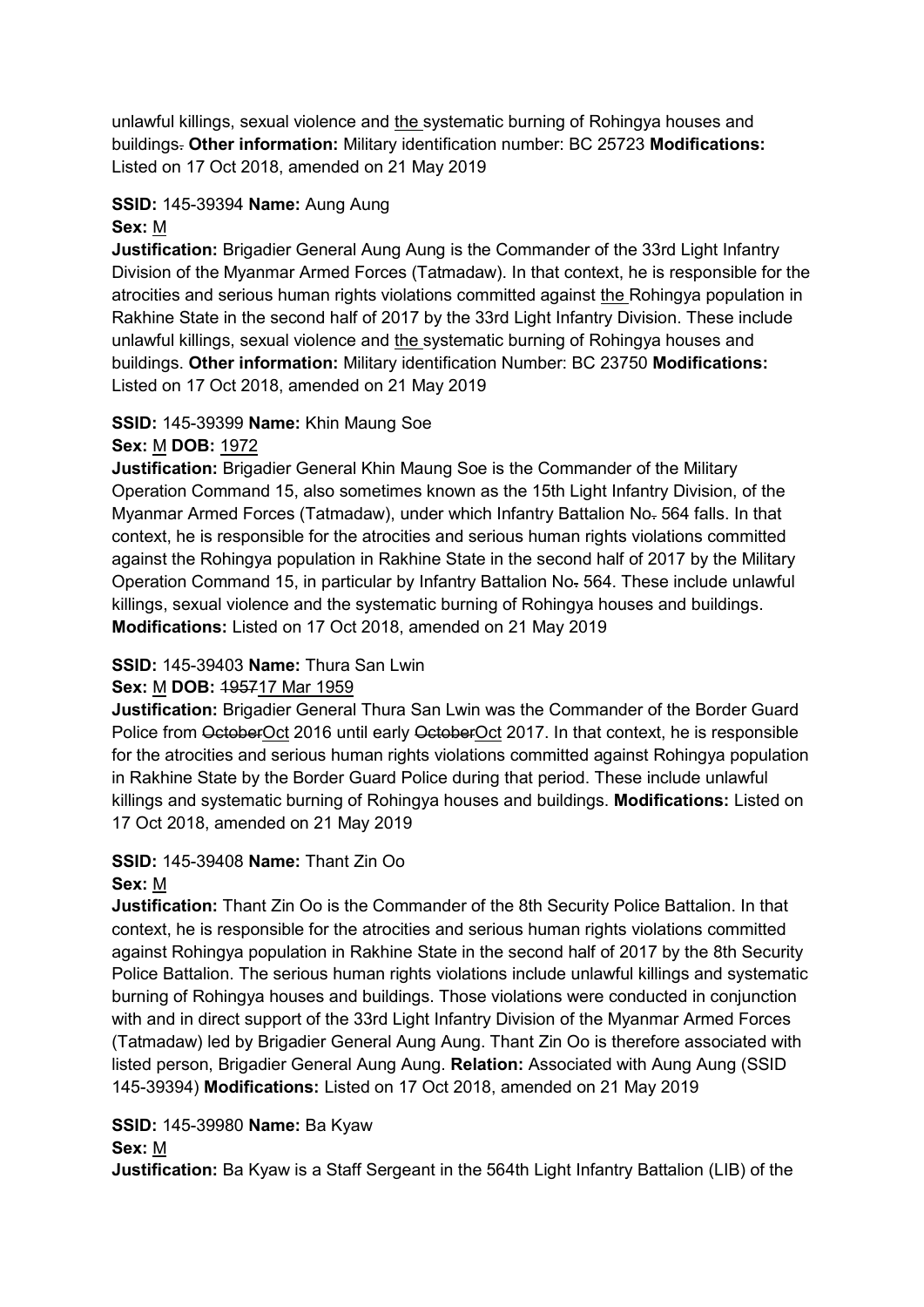Myanmar Armed Forces (Tatmadaw). He committed atrocities and serious human rights violations, including murder, deportation and torture, against the Rohingya population in Rakhine State in the second half of 2017. In particular, he has been identified as one of the key perpetrators of the Maung Nu massacre on 27 Aug 2017. **Modifications:** Listed on 18 Jan 2019, amended on 21 May 2019

# **SSID:** 145-39984 **Name:** Tun Naing

#### **Sex:** M

**Justification:** Tun Naing is the Commanding Officer of the Border Guard Police (BGP) base in Taung Bazar. In that capacity, he is responsible for the atrocities and serious human rights violations against the Rohingya population in Rakhine State committed by the BGP in Taung Bazar before, around and after 25 Aug 2017, including forced detention, ill-treatment and torture. **Modifications:** Listed on 18 Jan 2019, amended on 21 May 2019

#### **SSID:** 145-39988 **Name:** Khin Hlaing

#### **Sex:** M **DOB:** 2 May 1968

**Justification:** Brigadier General Khin HLaing is the former Commander of the 99th Light Infantry Division (LID) and the current Commander of the North-eastern Command of the Myanmar Armed Forces (Tatmadaw). As the Commander of the 99th LID he oversaw military operations carried out in Shan State in 2016 and early 2017. In that context, he is responsible for the atrocities and serious human rights violations committed against ethnic minority villagers in Shan State in the second half of 2016 by the 99th LID. These include unlawful killings, forced detention and destruction of villages. **Modifications:** Listed on 18 Jan 2019, amended on 21 May 2019

# **SSID:** 145-39993 **Name:** Aung Myo Thu

#### **Sex:** M

**Justification:** Major Aung Myo Thu is the Field Unit Commander of 33rd Light Infantry Division (LID) of the Myanmar Armed Forces (Tatmadaw). As the Field Unit Commander of the 33rd LID he oversaw military operations carried out in Rakhine State in 2017. In that context, he is responsible for the atrocities and serious human rights violations committed against the Rohingya population in Rakhine State in the second half of 2017 by the 33rd LID. These include unlawful killings, sexual violence and forced detention. **Modifications:** Listed on 18 Jan 2019, amended on 21 May 2019

# **SSID:** 145-39997 **Name:** Thant Zaw Win

#### **Sex:** M

**Justification:** Thant Zaw Win is a Major in the 564th Light Infantry Battalion (LIB) of the Myanmar Armed Forces (Tatmadaw). In that capacity, he oversaw military operations carried out in Rakhine State and is responsible for the atrocities and serious human rights violations committed against the Rohingya population in Rakhine State by the 564th LIB, notably in and around Maung Nu village on 27 Aug 2017. These include unlawful killings, sexual violence and systematic burning of Rohingya houses and buildings. **Modifications:** Listed on 18 Jan 2019, amended on 21 May 2019

# **SSID:** 145-40001 **Name:** Kyaw Chay

#### **Sex:** M

**Justification:** Kyaw Chay is a Corporal in the Border Guard Police (BGP). He was formerly based in Zay Di Pyin and was the Commanding Officer of the BGP base in Zay Di Pyin in